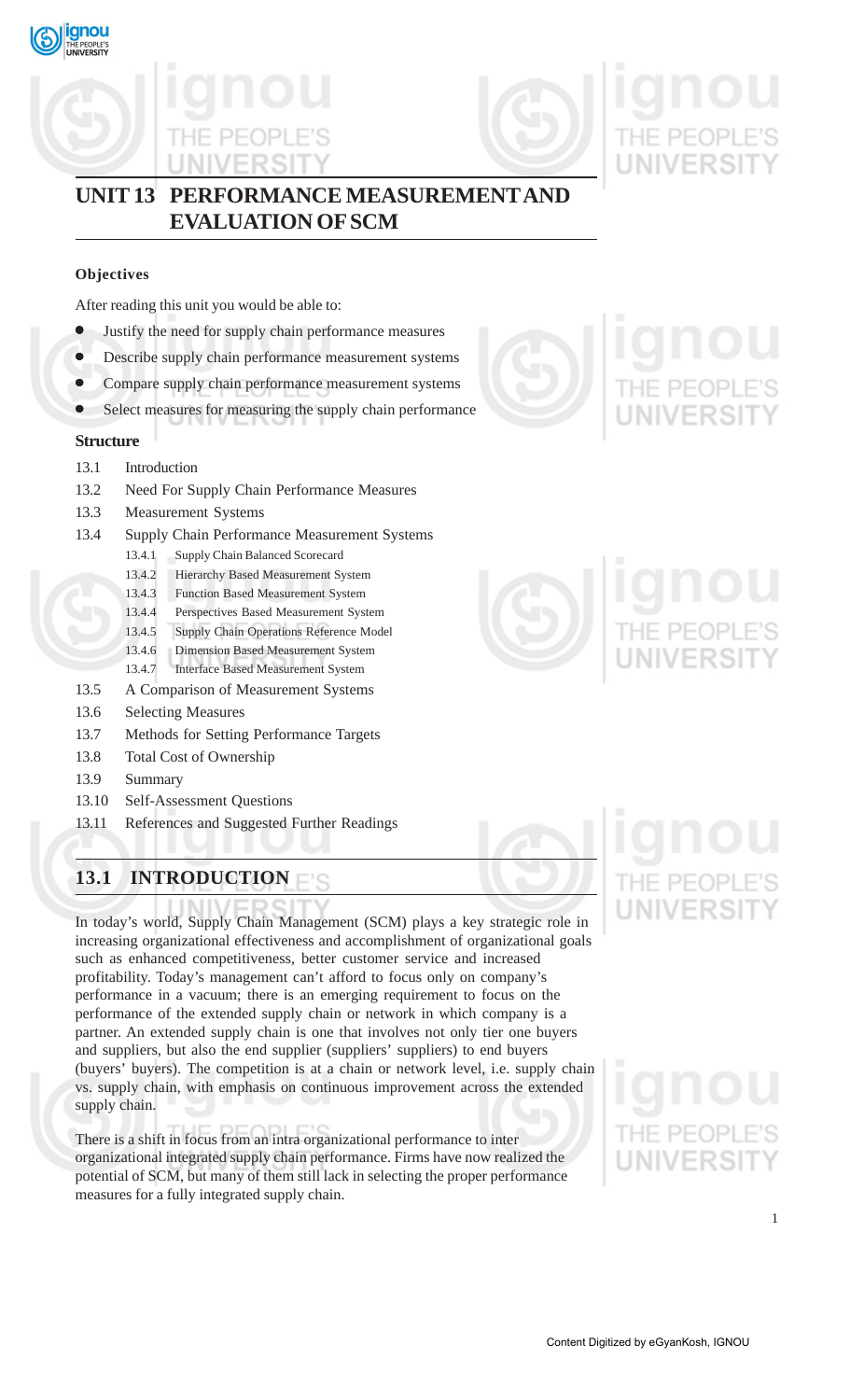

In a supply chain the problem lies at the interfaces that is at the boundary of two organizations. The reason for this is the high level of interdependence intermingled with independence and autonomy of the firms in an integrated SC. Every member is fully autonomous but highly dependent on the performance of other members. Supply chain performance measures differ from traditional performance measures as it crosses company boundaries i.e. it includes suppliers and distributors. Supply chain performance also crosses all functional links like procurement, manufacturing, sales and distribution etc. This makes the choice of supply chain performance measure(s) difficult.

Single performance measure for entire supply chain is not adequate for effective supply chain because it will not cover all pertinent aspects of the supply chain. In many companies, the metrics that management refers to, as supply chain metrics are primarily internally focused functional measures like lead-time, inventory levels etc. In many instances, these measures are purely financial (for example return on assets, overall profits etc.), but they do not indicate how well key processes have been performed or how effective the supply chain is in meeting the primary objective like customer satisfaction.

In an increasing number of instances, the organizations have started measuring performance beyond the traditional boundaries of firm, but it is limited to measuring the performance of immediate SC i.e. tier one buyers and suppliers. These measures do not capture how the extended supply chain has performed and fail to identify areas of improvement in competitiveness, stakeholders' value for each firm in the extended supply chain. THE PEOPLE'S

Like in any other case, in order to evolve an efficient and effective supply chain, SCM needs to be assessed for its performance. However, there is often lack of insight for the development of effective performance measures and measurement system needed to achieve a fully integrated extended supply chain. The process of choosing appropriate supply chain performance is difficult due to the complexities of supply chain. This complexity is due to many factors and one of them is the objective of SC itself. The objective of managing the supply chain is to synchronize the needs or demands of the customers with the flow of materials from suppliers to achieve a balance between the conflicting goals of customer service and satisfaction and low supply chain cost. These conflicting goals cannot be accomplished together at a time and hence there is a need to strike a balance between them, which makes the decision of selecting the right performance measures more difficult. THE PEOPL

Supply Chain Performance refers to the extended supply chain's activities in meeting end-customer requirements, including product availability, on-time delivery, and all the necessary inventory and capacity in the supply chain to deliver that performance in a responsive manner.

Supply chain performance crosses organizational boundaries since it include raw material components, subassemblies and finished products and distribution through various channel to the end customer. Supply chain performance also crosses traditional functional linkages such as procurement, manufacturing, distribution, marketing &sales and R&D etc. Figure 13.1 shows the evolution of performance measures for SC from single enterprise single measure to multiple enterprises multiple measures.



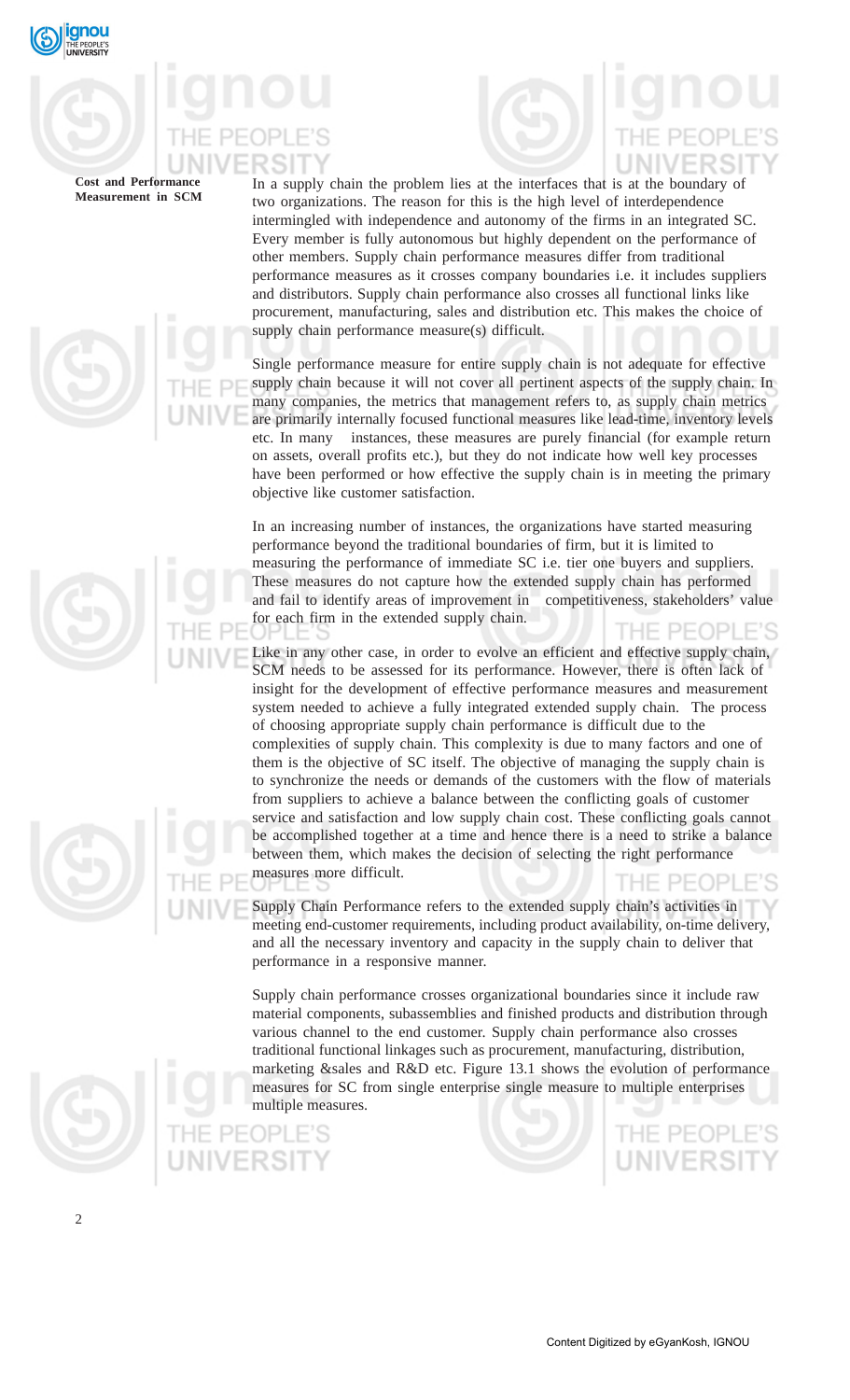

Source: Warren H. Hausman (2000)

**Figure13.1: Evolution of performance measures for supply chain**

## **13.2 NEED FOR SUPPLY CHAIN PERFORMANCE MEASURES**

To excel and win in the today's competitive environment, supply chain need continuous improvements. To achieve this goal, performance measures that support global supply chain performance measurement and improvement are needed, rather than narrow company-specific or function-specific measures, which inhibit chainwide improvement.

Several factors that contribute to management's need for new types of measures for managing the supply chain include:

- The lack of measures that capture performance across the entire supply chain.
- The requirement to go beyond internal metrics and take a supply chain perspective.
- The need to determine the interrelationship between corporate and supply chain performance.
- The complexity of supply chain management.
- The requirement to align activities and share joint performance measurement information to implement strategy that achieves supply chain objectives.
- The desire to expand the "line of sight" within the supply chain.
- The requirement to allocate benefits and burdens resulting from functional shifts within the supply chain.
- The need to differentiate the supply chain to obtain a competitive advantage.
- The goal of encouraging cooperative behavior across corporate functions and across firms in the supply chain.

## NIVERSI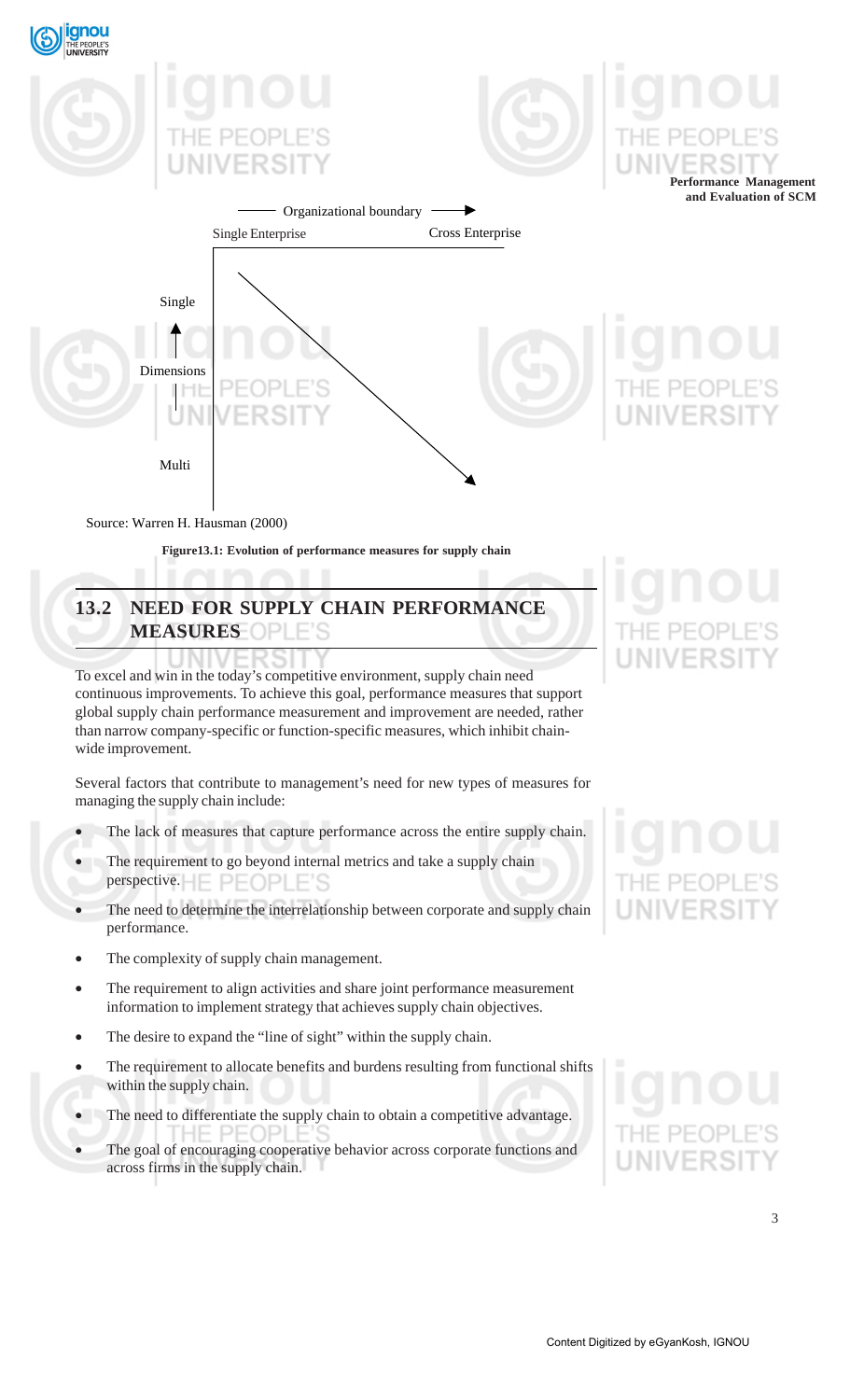

Recent studies indicate that supply chain performance affects more than 85 percent of a manufacturer's costs and a large percent of its revenues (Supply chain council 1998). Monitoring SC performance through proper measurements is, therefore, necessary and can help the organizations to identify opportunities for optimization. The successful companies are reengineering their supply chains to decrease costs and improve customer satisfaction. Effective reengineering requires an in-depth understanding of the supply chain processes and their linkages. An in-depth understanding can only permit the development of a performance system and the setting of improvement goals against benchmarks.

## **13.3 MEASUREMENT SYSTEMS**

Management veterans argue that measurement is a key to continuous improvement. And this lead to variety of maxims like *" you can't manage what you don't measure "* and *"anything that gets measured gets done".*

Measurement systems have been used in process management, and Ljungberg (1994), who focused on the order process in his work, has suggested the following definition of a measurement system:

A set of related measures – described by rules and procedures for the collection, compilation and communication of data—that in combination reflect key performance aspects and characteristics of the process in question effectively enough to admit intelligent analysis, if called for to action.

Characteristics of effective measurement system

An effective measurement system is one that has following characteristics (Beamon 1996):

- Inclusiveness: measurement of all pertinent aspects
- Universality: allow for comparison under various operating conditions
- Measurability: data required are measurable
- Consistency: measures consistent with organization goals



4

## **13.4 SUPPLY CHAIN PERFORMANCE MEASUREMENT SYSTEMS**

A performance measurement system can be defined as the set of metrics used to quantify both the efficiency and effectiveness of action. Following questions must be addressed to create a sound performance measurement system.

- What to measure?
- How are multiple individual measures integrated into a measurement system?
- How often to measure?
- How and when measures re-evaluated?

In recent past quite a few supply chain performance measurement system are reported in literature, some of the important ones are discussed in the next section.

### **13.4.1 Supply Chain Balanced Scorecard**

A measurement system based on balance scorecard (Kaplan and Norton 1992) uses four perspectives, namely financial perspective, customer perspective, innovation and learning perspective, internal business perspective.

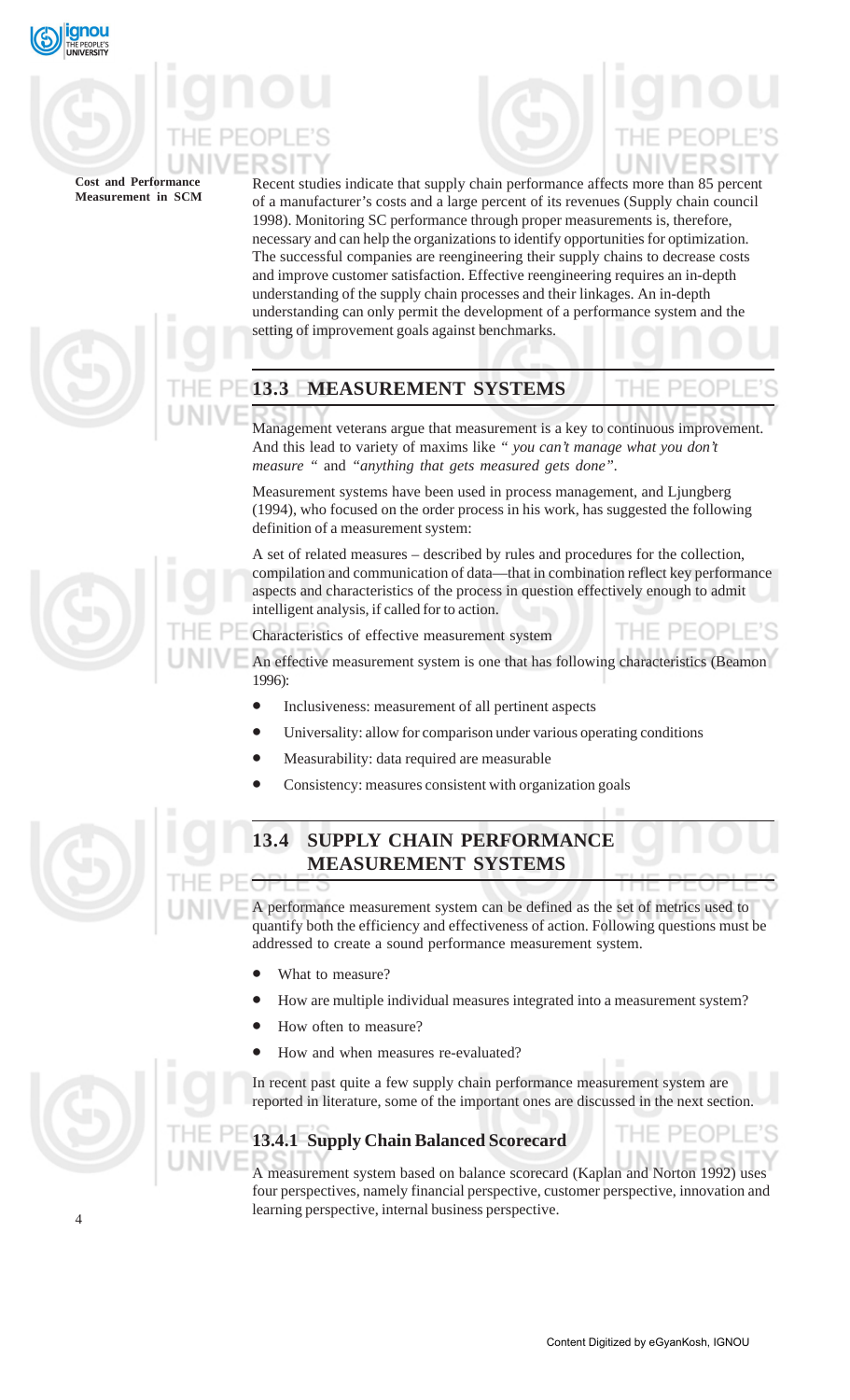

## **NIVERSI**

When a supply chain point of view is embedded within the balance scorecard framework the internal perspective of the scorecard is extended to include both the inter-functional and inter-organizational partnership perspectives. The balance scorecard incorporates integrated measures, in addition to nonintegrated measure, that motivate employees to view their firm's success as dependent upon the success of entire supply chain of which they are part, rather then solely upon their firm itself.

SC balance scorecard emphasizes the interdependent as well as independent nature of supply chain and reorganizes the need to ascertain the extent to which firms effectively work together and functions are coordinated and integrated. It also stimulates management to create other measures appropriate to their unique circumstances but it lacks in aligning overall supply chain objectives with objectives for companies.

Brewer and Speh (2000) have developed a model for a balance scorecard in the supply chain context, which is shown in figure 13.2. This model describes the links of different perspective to goals of SCM and then what are the measures to be adopted in each perspective.

**Performance Management and Evaluation of SCM**

## HE PEOP **UNIVERSI**



**Figure 13.2: Supply Chain Balanced Scorecard Framework (Brewer and Speh, 2000)**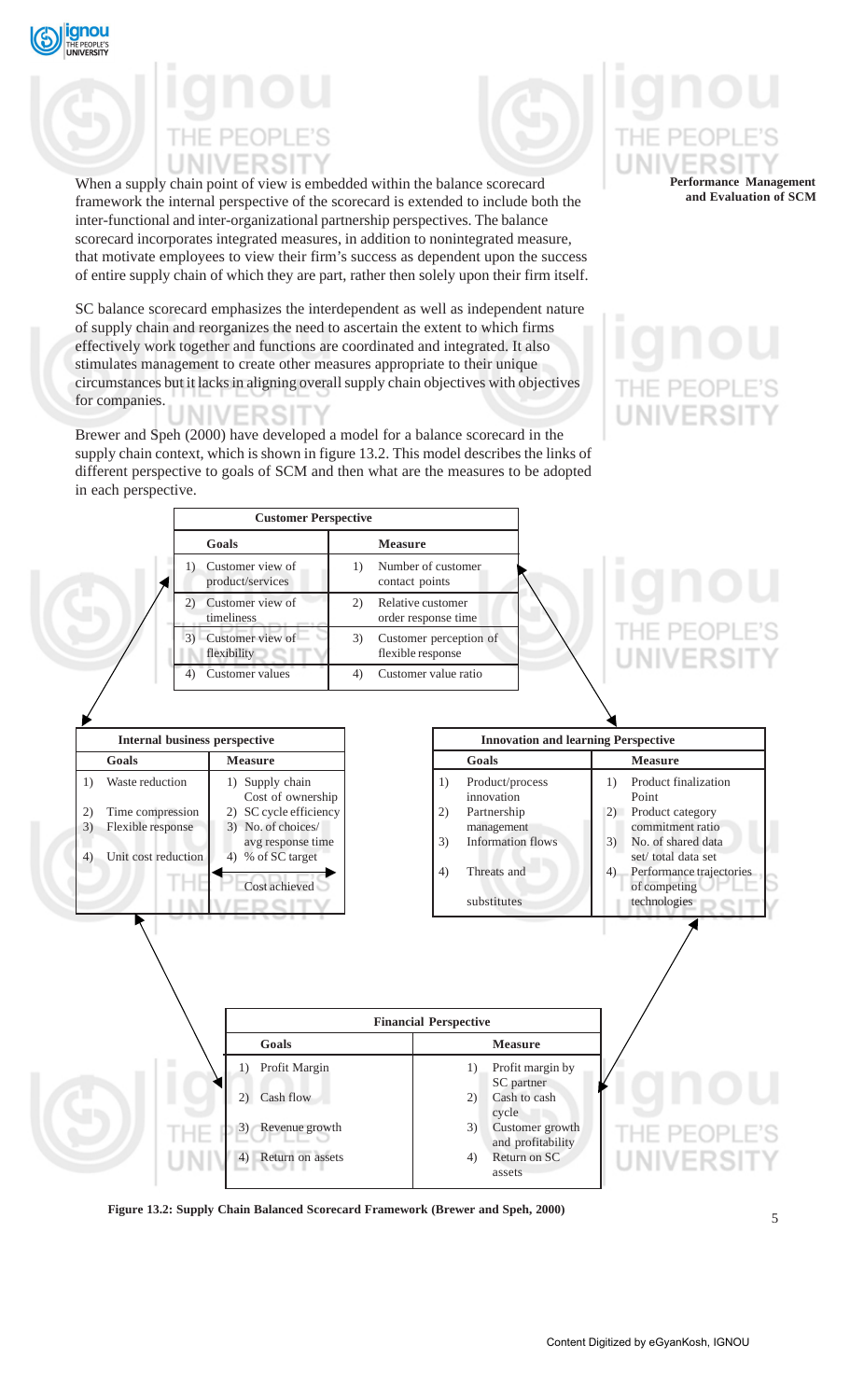

**Cost and Performance**

## **13.4.2 Hierarchy Based Measurement System**

Under hierarchical framework measures are classified into strategic, tactical and operational levels of management. This is done to assign them where they can be best dealt with by the appropriate management level, and fair decisions can be made. As shown in table 13.1, the accuracy of forecasting techniques, assigned to the tactical level based on an overall system decision in a supply chain, can be used and managed by the middle management. A similar explanation can be given for the rest of the metrics given in table 13.1.

|  | Level       | <b>Performance metrics</b>                                                                                                                                                                                                                                                                                                                                                                                                                                                                                                                          |   | Financial                  | Non-<br>financial     |
|--|-------------|-----------------------------------------------------------------------------------------------------------------------------------------------------------------------------------------------------------------------------------------------------------------------------------------------------------------------------------------------------------------------------------------------------------------------------------------------------------------------------------------------------------------------------------------------------|---|----------------------------|-----------------------|
|  | Strategic   | Total supply chain cycle time<br>Total cash flow time<br>Customer query time<br>Level of customer perceived value of product<br>Net profit vs. productivity ratio<br>Rate of return on investment<br>Range of product and services<br>Variations against budget<br>Order lead time<br>Flexibility of service systems to meet particular customer needs<br>Buyer supplier partnership level<br>Supplier lead time against industry norm<br>Level of supplier's defect free deliveries<br>Delivery lead time<br>Delivery performance                  |   | *<br>*<br>$\ast$<br>*<br>* | ∗<br>*<br>$\ast$<br>* |
|  | Tactical    | Accuracy of forecasting techniques<br>Product development cycle time<br>Order entry methods<br>Effectiveness of delivery invoice methods<br>Purchase order cycle time<br>Planned process cycle time<br>Effectiveness of master production schedule<br>Supplier assistance in solving technical problems<br>Supplier ability to respond o quality problems<br>Supplier cost saving initiatives<br>Supplier's booking in procedures<br>Delivery reliability<br>Responsiveness to urgent deliveries<br>Effectiveness of distribution planning schedule |   | *                          |                       |
|  | Operational | Cost per operation hour<br>Information carrying cost<br>Capacity utilization<br>Total inventory as:<br>- Incoming stock level<br>- Work in progress<br>-Scrap level<br>-Finished goods in transit                                                                                                                                                                                                                                                                                                                                                   |   | *                          |                       |
|  |             | Supplier rejection rate<br>Quality of delivery documentation<br>Efficiency of purchase order cycle time<br>Frequency of delivery<br>Driver reliability for performance<br>Quality of delivered goods<br>Achievement of defect free deliveries<br>The metrics are further distinguished as financial and non-financial so that a suitable                                                                                                                                                                                                            | ■ | *                          | *                     |

### **Table 13.1: Hierarchical Based Measurement System (Gunasekaran 2001)**

further distinguished as financial and non-financial so that a surface costing method based on activity analysis can be applied. In some cases, a metric is classified as both financial and non-financial. For example, the buyer-supplier relationship can be quantified in terms of financial performance achieved, such as cost savings, and in terms of tangible and intangible benefits, like improved quality, flexibility and deliverability.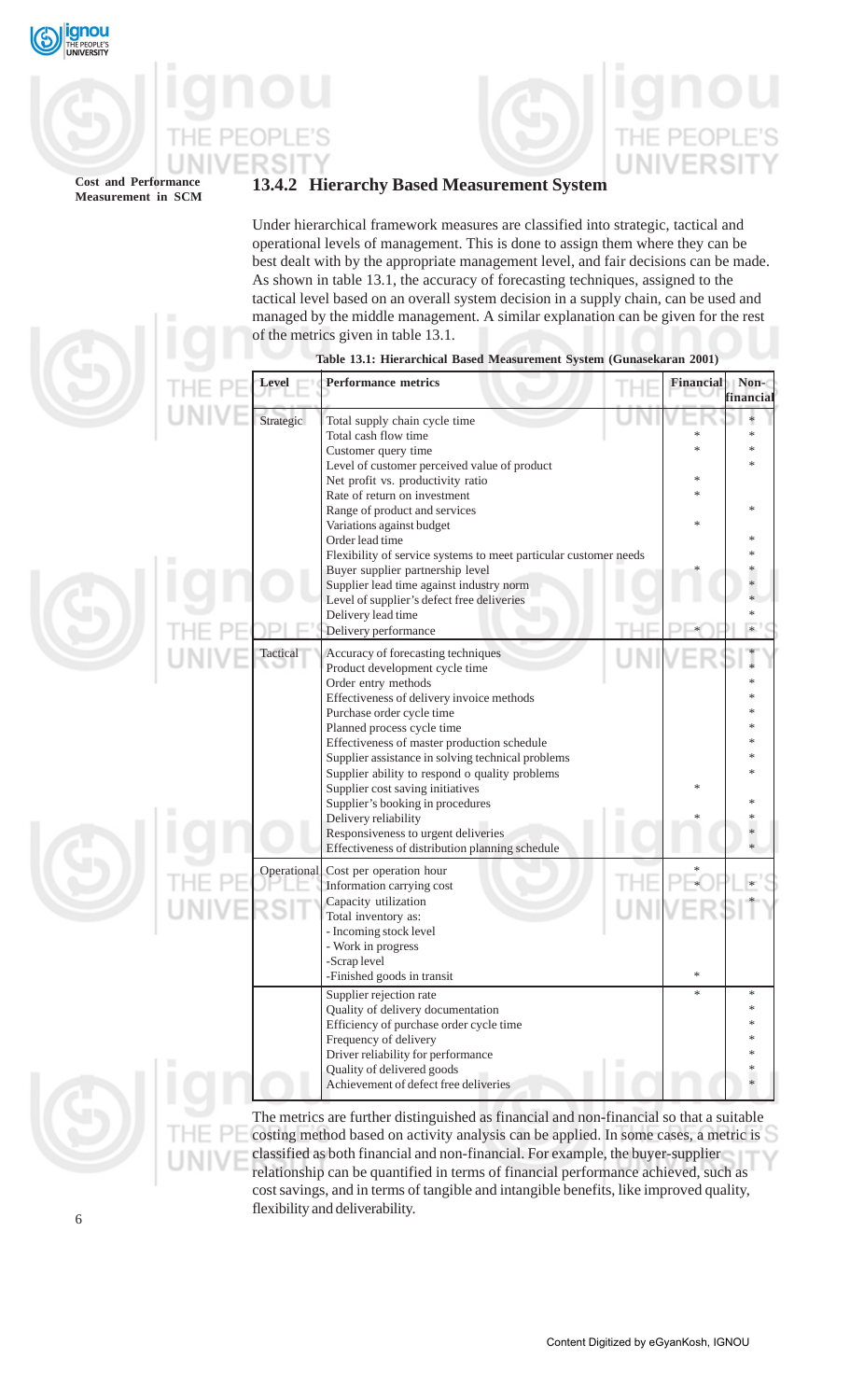

ignou



**Performance Management and Evaluation of SCM**

Hierarchy based measurement system ties together the hierarchical view of supply chain performance measurement and maps the performance measure specific to organization goal. A clear guideline can't be made in such a system to put the measures into different levels that can lead to low level of conflicts among the supply chain partners.

### **13.4.3 Function Based Measurement System**

In this system the measures are aggregate to cover the different processes in the supply chain. The figure 13.3 below shows the customer order path and then it covers what are the measure available in each process.



**Figure 13.3: Customer Order Path (Christopher 1992)**

Function based measurement system covers the detailed performance measures applicable at different linkages of supply chain. Approach is easy to implement and targets can be dedicated to individual departments. It doesn't provide the top-level measures to cover the entire supply chain with the company strategy. Looks at the entire chain in isolation, which gives the localized benefits that may harm the total supply chain benefits.

### **13.4.4 Perspectives Based Measurement System**

This system presents six unique sets of metrics to measure performance of SCM. The different approaches to SCM lead to different awareness of what should be measured to assess performance. The six different perspectives as shown in table 13.2 are: System Dynamics, Operations Research/Information Technology, Logistics, Marketing, Organization and Strategy.



**JNIVER**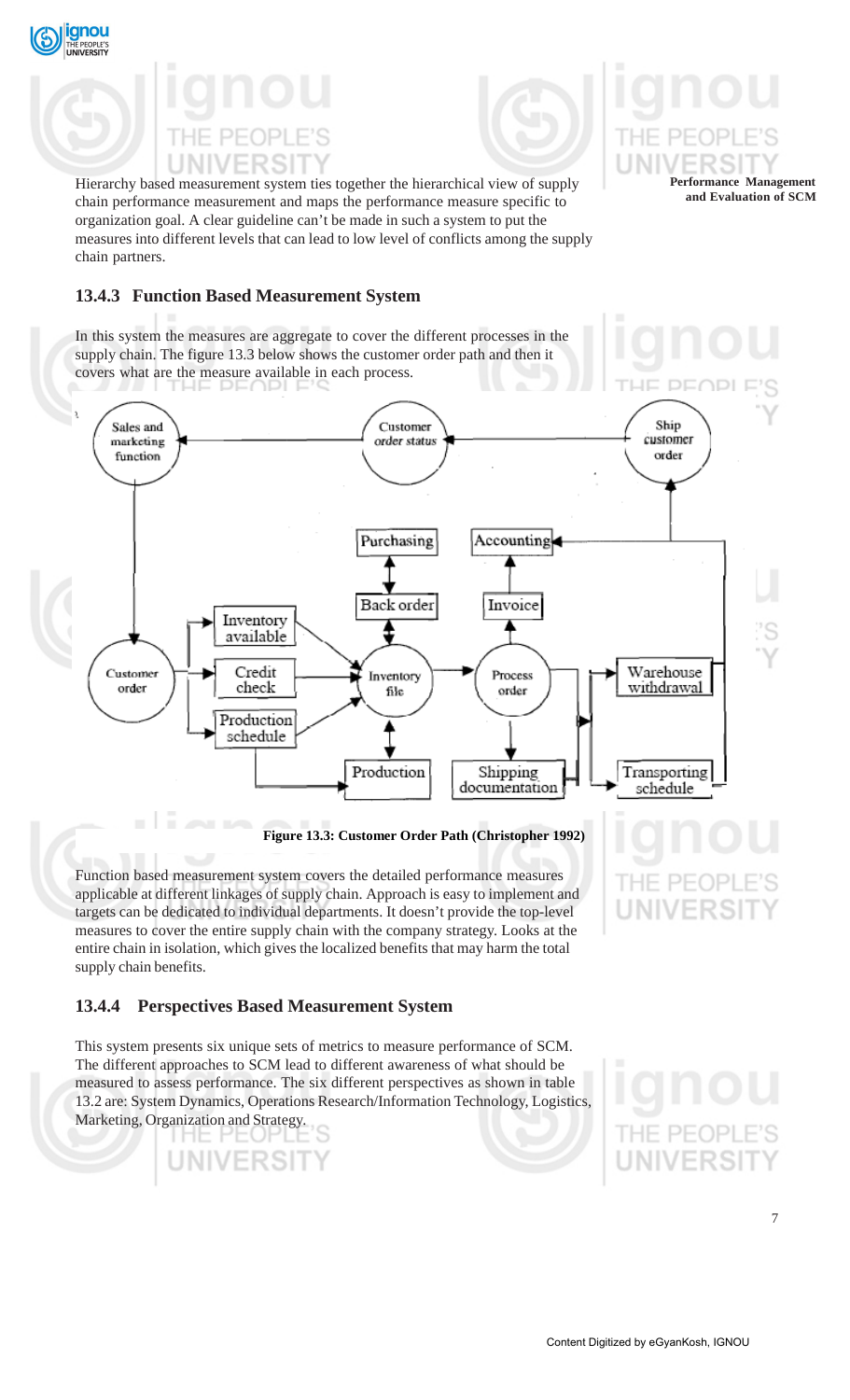

### **Table 13.2: Six perspectives of SCM (Otto and Kotzab 2002)**

|  | <b>Perspective</b>        | <b>Purpose of SCM</b>                                                                        | <b>Performance measures</b>                                                                                                 |  |
|--|---------------------------|----------------------------------------------------------------------------------------------|-----------------------------------------------------------------------------------------------------------------------------|--|
|  | <b>System Dynamics</b>    | Managing the trade-offs along<br>the complete supply chain.                                  | Capacity utilization, inventory level,<br>stock-outs, time lag for demand<br>information, time to adapt change in<br>demand |  |
|  | <b>Operation Research</b> | Calculating optimal solutions with<br>a given set of degree of freedom                       | Logistics cost per unit, service level,<br>time to deliver                                                                  |  |
|  | Logistics                 | Integrating generic processes<br>sequentially, vertically and<br>horizontally                | Integration, lead times, order cycle time,<br>flexibility                                                                   |  |
|  | Marketing                 | Segmenting products and markets<br>and combine both using the right<br>distribution channel. | Customer satisfaction, distribution cost<br>per unit, market share, channel cost                                            |  |
|  | Organization              | Determining and mastering the need<br>to coordinate and manage<br>relationships              | Transaction cost, density of<br>relationship                                                                                |  |
|  | <i>Strategy</i>           | Merging Competencies and<br>relocating into the deepest<br>segment of the profit pool        | ROI, Time to market                                                                                                         |  |

Perspective based measurement system looks the supply chain in all possible perspectives and provides measures to evaluate each perspective. It also provide a different vision to look supply chain .How to link different perspective to optimize global supply chain perspectives and there can be trade off exist between measure of one perspective with the measure of other perspectives. JNIVF

## **13.4.5 Supply Chain Operations Reference Model**

One way to understand a supply chain is to use a process model. The Supply Chain Council created the SCOR model which is a framework for examining a supply chain in detail, defining and categorizing the processes that make up the supply chain, assigning metrics to the processes, and reviewing comparable benchmarks. Many companies use the SCOR model to understand and improve their supply chains. These companies include aerospace and defense manufacturers, large consumer product manufacturers, and third-party logistics providers. The SCOR model is the only supply chain framework that links performance measures, best practices, and software requirements to a detailed business process model.

SCOR models integrate the well-known concepts of business process reengineering, benchmarking, and process measurement into a cross-functional framework.

SCOR defines supply chain as the integrated process of plan, source, make, deliver and return spanning suppliers' supplier to customers' customer, aligned with operational strategy, material, work and information flows.

The heart of the SCOR system is a pyramid of four levels (Figure 13.4) that represent the path a company takes on the road to supply-chain improvement.

### **SCOR spans:**

All customer interactions, from order entry through paid invoice

 All product (physical material and service) transactions, from your supplier's supplier to your customer's customer, including equipment, supplies, spare parts, bulk product, software, etc.

 All market interactions, from the understanding of aggregate demand to the fulfillment of each order



8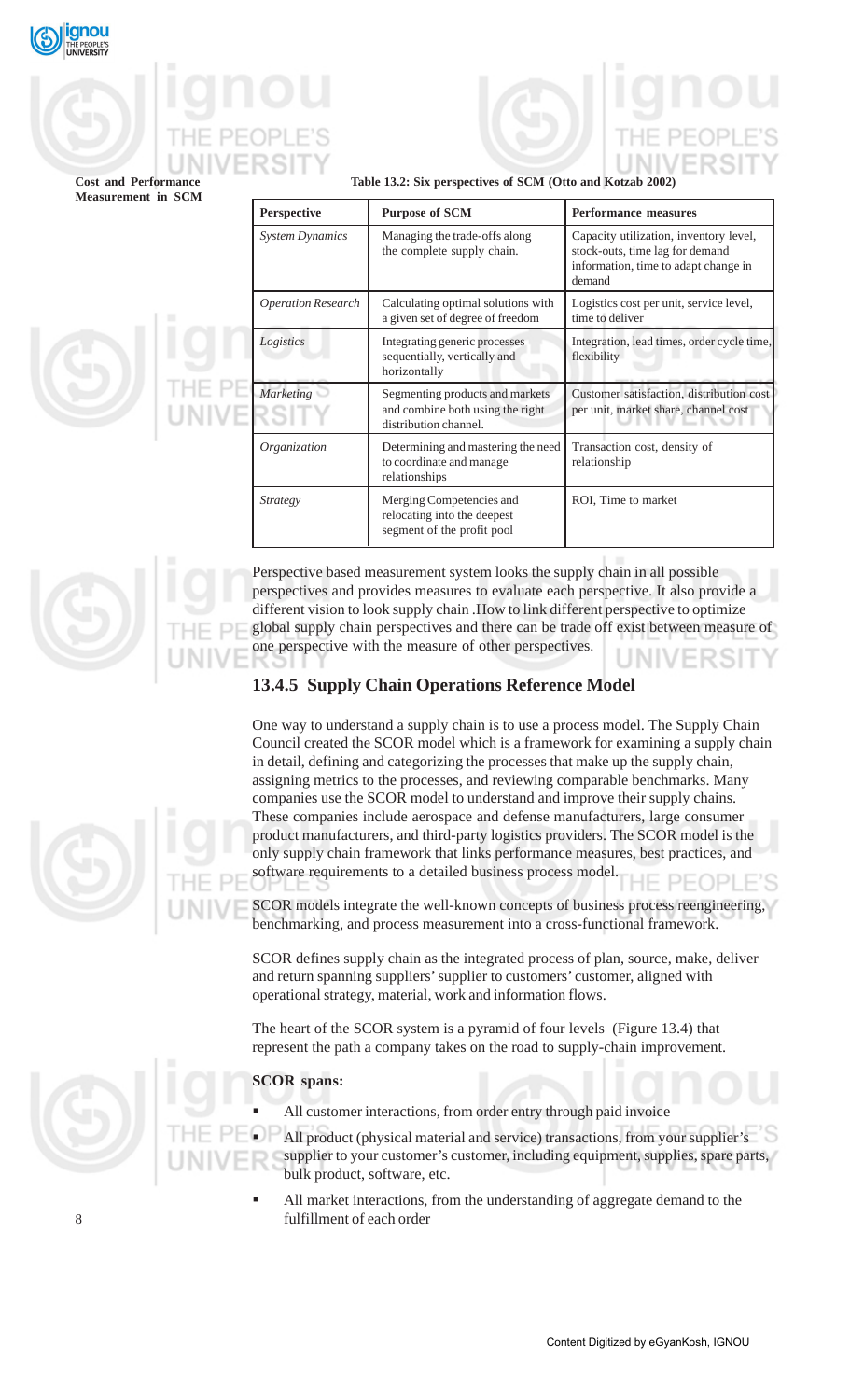



**Performance Management and Evaluation of SCM**

|                                         | <b>Description</b>                                                                                                                                                             | Schematic                                                                                                                  | <b>Comments</b>                                                                                                                                                                                                                                                                                                                                                                                                  |  |
|-----------------------------------------|--------------------------------------------------------------------------------------------------------------------------------------------------------------------------------|----------------------------------------------------------------------------------------------------------------------------|------------------------------------------------------------------------------------------------------------------------------------------------------------------------------------------------------------------------------------------------------------------------------------------------------------------------------------------------------------------------------------------------------------------|--|
|                                         | Top Level<br>(Process Types)                                                                                                                                                   | Ptan<br>Make<br><b>SOLUTION</b><br>Fortum in<br><b>Cotumn</b>                                                              | Level 1 defines the scope and content<br>for the Supply Chain Operations<br>Reference-model. Here basis of<br>competition performance targets are set.                                                                                                                                                                                                                                                           |  |
|                                         | Configuration<br>Level (Process<br>Categories)                                                                                                                                 |                                                                                                                            | A company's supply chain can be<br>"configured-to-order" at Level 2 from<br>core "process categories". Companies<br>implement their operations strategy<br>through the configuration they choose<br>for their supply chain.                                                                                                                                                                                      |  |
| Supply-Chain Operations Reference-model | Process Element<br>Level<br>(Decompose<br>Processes)<br>P1.1<br>Identify, Picturize &<br>Aggregate SC<br>Requirement<br>P1.2<br>Identify, Access &<br>Aggregate SC<br>Resource | P1.4<br>P1.3<br>Establish and<br><b>Balance Production</b><br>Resources with SC<br>Communicate SC<br>Plans<br>Requirements | Level 3 defines a company's ability to<br>compete successfully in its chosen<br>markets, and consists of:<br>Process element definitions<br>Process element information inputs,<br>and outputs<br>Process performance metrics<br>Best practices, where applicable<br>System capabilities required to<br>support best practices<br>Systems/Tools<br>Companies "fine tune" their<br>Operations Strategy at Level 3 |  |
| Nut<br>iri<br>Scope                     | Implementation<br>Level<br>Decompose<br>Process<br>Elements)                                                                                                                   |                                                                                                                            | Companies implement specific supply-<br>chain management practices at this<br>level. Level 4 defines practices to<br>achieve competitive advantage and to<br>adapt to changing business conditions.                                                                                                                                                                                                              |  |

**Figure 13.4: Three levels of SCOR**

*Source***: Supply Chain Council)**

### **SCOR does not attempt to describe following business process or activities:**

- Sales and marketing (demand generation)
- Research and technology development
- Product development
- Some elements of post-delivery customer support
- Links can be made to processes not included within the model's scope, such as product development etc.

### **SCOR assumes but does not explicitly address:**

- **Training**
- Quality
- Information Technology (IT)

SCOR provide the detailed and exhaustive list of performance measure for each activity and process, aligns the detailed performance measures with the strategic objectives and provides the best practices and IT sources for each measurement. It requires a well-defined infrastructure, resources and project based completion approach. Implementation of such an exhaustive system requires fully dedicated managerial resources and continuous business process reengineering to align the business with the best practices.

JNIVERSI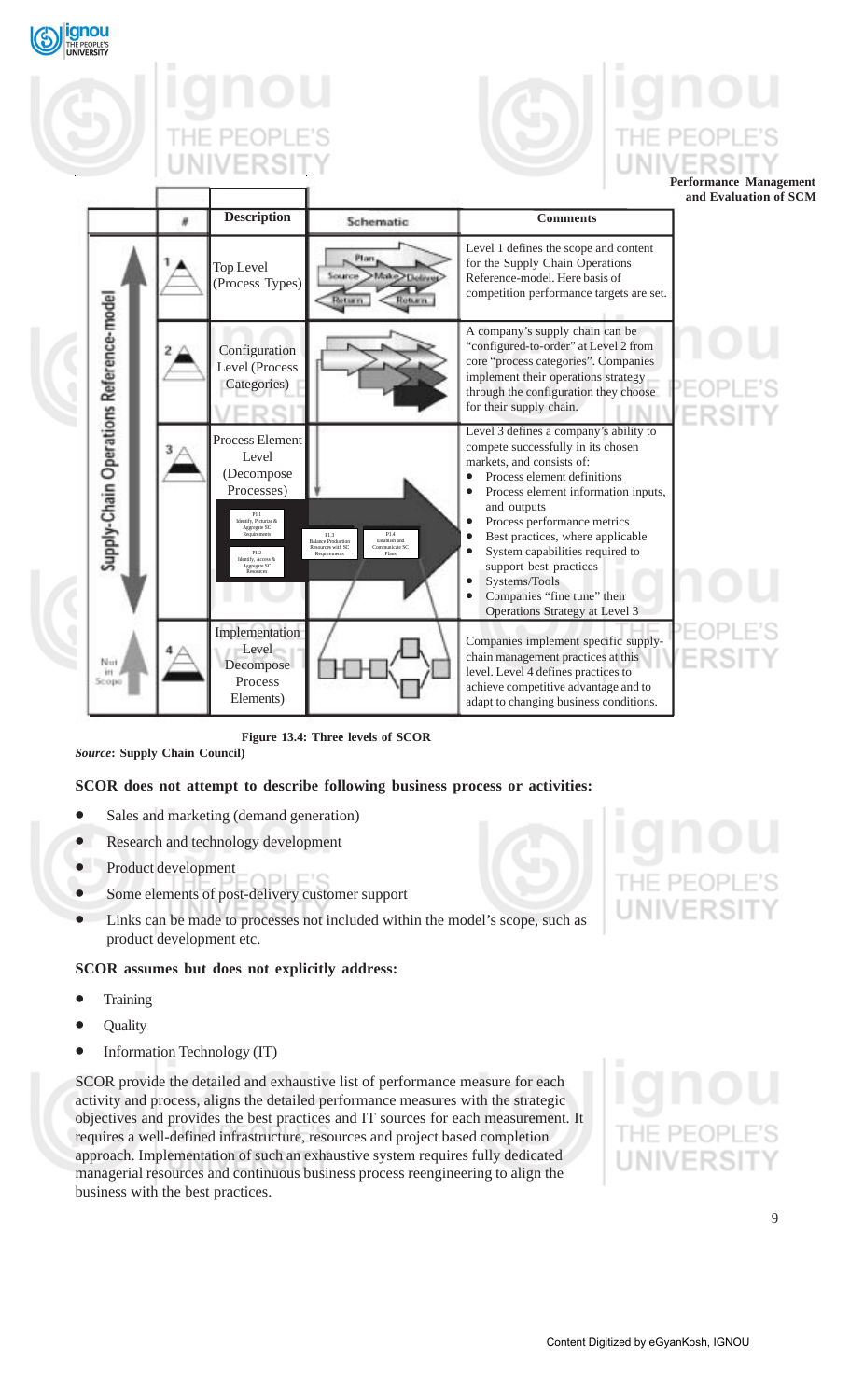



## **13.4.6 Dimension Based Measurement System**

This system suggests that any supply chain can be measured on three key dimensions (source: Hausman 2000)

- A) Service
- B) Assets
- C) Speed

Service relates to the ability to anticipate, capture and fulfill customer demand with personalized products and on-time delivery; Assets involve anything with commercial value, primarily inventory and cash; and Speed includes metrics which are time related, they track responsiveness and velocity of execution.

Every supply chain should have at least one performance measure on each of these three critical dimensions.

### A) **Service Metrics**

The basic premise for service metrics is to measure how well the company is serving (or not serving) its customers. Generally it is difficult to quantify the cost of stock outs or late deliveries, so the targets are set on customer service metrics. Also, the build-to stock situation differs from the build-to-order situation, so related but different metrics are used in these environments. Table 13.3 contains some common service metrics used in these two environments. These are time-tested measures, which continue to be valuable customer service metrics for supply chains.

The Line Item Fill Rate is the percentage of individual "lines" on all customer orders, which are filled immediately, while the Order Fill Rate counts as a success only those customer orders in which all "lines" have been filled.

"Aging" refers to maintaining data on how long it takes to fill a backorder, or how long it takes to complete an order, which is late. Tracking this data and maintaining it in an accessible database enables its periodic recall.



### **Table 13.3: Customer Service Metrics (Hausman 2000)**

The major asset involved in supply chains is inventory throughout the chain. Two metrics generally used for inventory are:



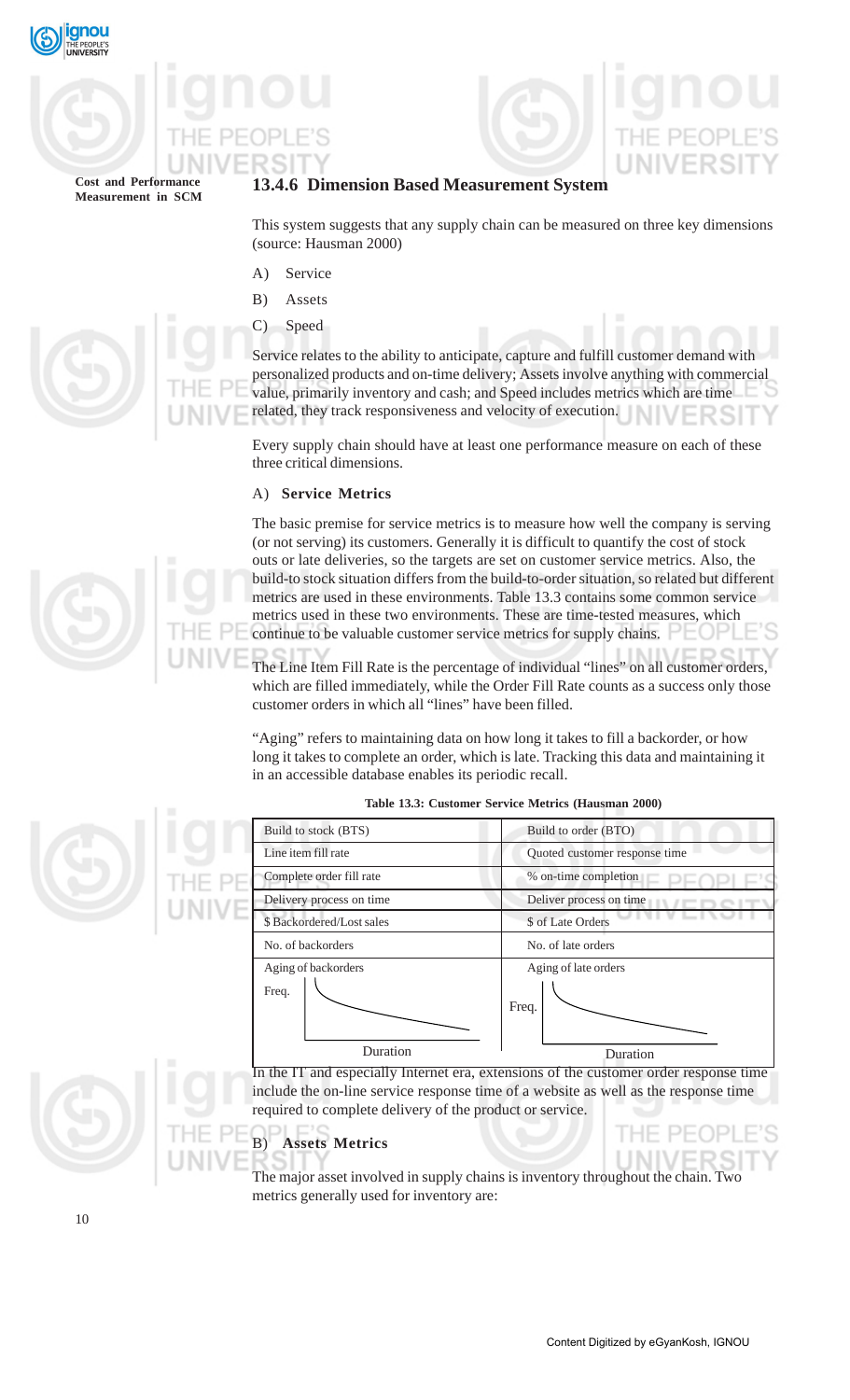

## 1) Monetary Value (\$, Yen, Euro, et cetera)

2) Time Supply or Inventory Turns

Inventory can be measured as a time supply, for example a 3-week supply of inventory, or as inventory turns, defined as

Turns = (Cost of goods sold)/(Inventory Value)

The Time Supply or Turns measures relate to inventory flows; the Value of inventory relates to inventory as an asset on the firm's Balance Sheet. Inventory Turns are calculated in isolation, by accountants with access to financial and inventory data but without corresponding access to customer service data.

C) **Speed Metrics**

There are a series of metrics related to timeliness, speed, responsiveness and flexibility

- Cycle (flow) Time at a Node
- Supply Chain Cycle Time
- Cash Conversion Cycle
- "Upside" Flexibility

Cycle Time Reduction- i.e. lowering lead-time and WIP inventory levels.

The Supply Chain Cycle Time - measures the total time it would take to fulfill a new order if all upstream and in-house inventory levels were zero. It is measured by adding up the longest (bottleneck) lead times at each stage in the supply chain.

The Cash Conversion Cycle (or Cash to Cash cycle time) attempts to measure the time elapsed between paying the suppliers for material and getting paid by the customers. It is estimated as follows, with all quantities measured in days of supply:

Cash Conversion Cycle = Inventory + Accounts Receivable - Accounts Payable

Upside flexibility refers to requirements in high-tech industry, that a vendor be prepared to provide say 25% additional material above and beyond the committed order, in order for the buyer to be protected when the buyer's demand is higher than forecasted.

Dimension based measurement system tries to cover the different dimension of the supply chain and also provide the detailed measure for each dimension. The system has limitation to provide the strategic alignment of different dimension and to measure the effect of different trade off between the dimensions.

## **13.4.7 Interface Based Measurement System**

This framework aligns performance at each link (supplier customer pair) within the supply chain. The framework begins with the linkages at the focal company and moves outward a link at a time. The link-by-link approach provides a means for aligning performance from point-of-origin to point-of-consumption with the overall objective of maximizing shareholder value for the total supply chain as well as for each company. (Pohlen and Lambert 2001)

The framework consists of seven steps:

- Map the supply chain from point-of-origin to point-of-consumption to identify where key linkages exist.
- Use the customer relationship management and supplier relationship management processes to analyze each link (customer supplier pair) and determine where additional value can be created for the supply chain.



**Performance Management and Evaluation of SCM**

11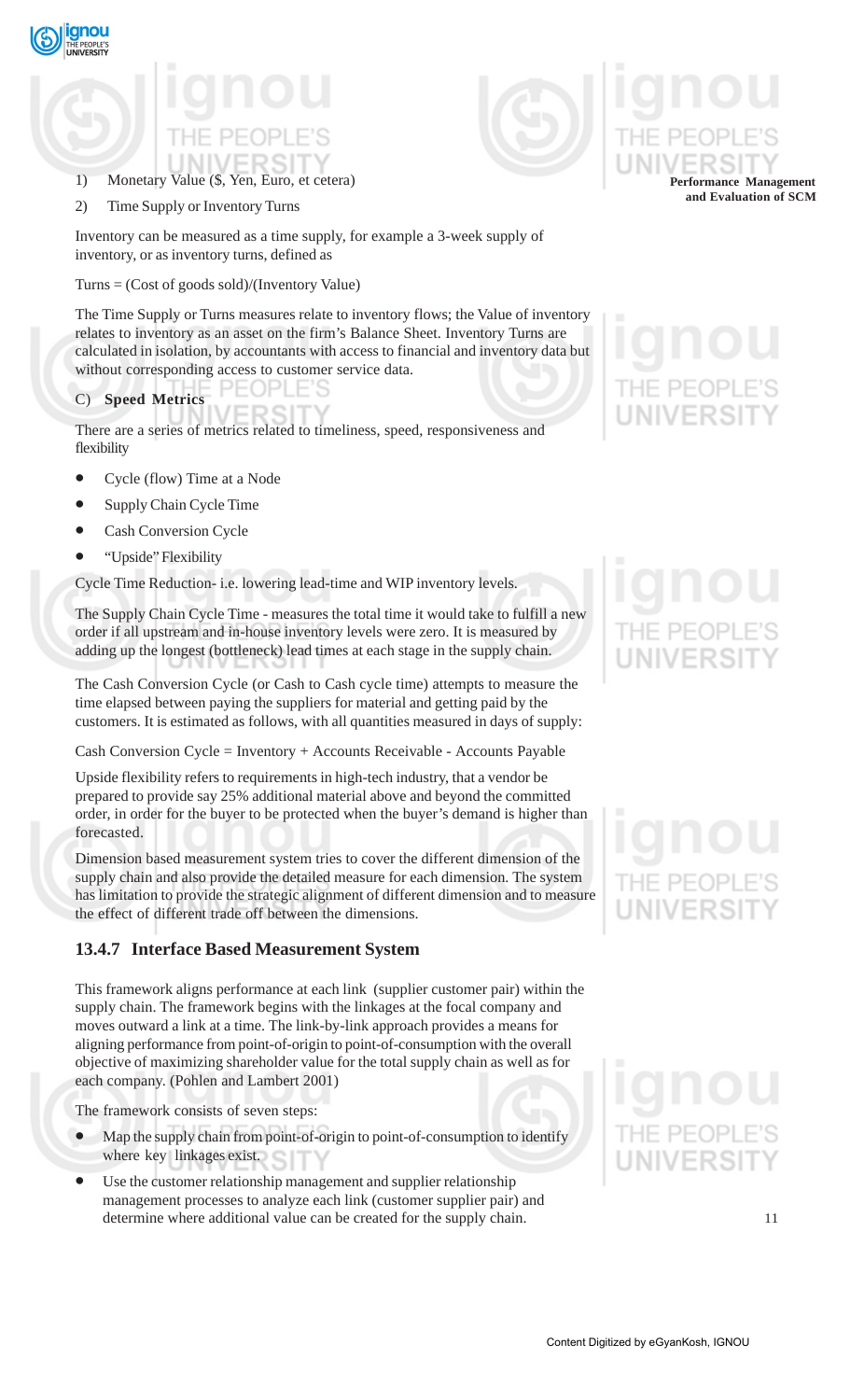

- Develop customer and supplier profit and loss (P&L) statements to assess the effect of the relationship on profitability and shareholder value of the two firms.
- Realign supply chain processes and activities to achieve performance objectives.
- Establish non-financial performance measures that align individual behavior with supply chain process objectives and financial goals.
- Compare shareholder value and market capitalization across firms with supply chain objectives and revise process and performance measures as necessary.
- Replicate steps at each link in the supply chain.

Interface based measurement system looks at the supply chain as a series of different links and to optimize the total supply chain a win-win approach is required at all linkages. Conceptually it looks good but in actual business setting it requires openness and total sharing of information at every link of the chain, which seem to be difficult to implement.

## **13.5 A COMPARISON OF MEASUREMENT SYSTEMS**





Different measurement systems described above have different views for integrating the supply chain performance measures. These systems can be compared using five dimensions (1) Hierarchy (Strategic, Tactical and Operational), (2) Results (Financial and Non-financial), (3) Linkages (Integrated and Isolated), (4) Determinants (Quality, Flexibility and Time), and (5) Stability (Static and Dynamic). It is evident from the above explanations that supply chain balanced scorecard covers all the parameters. The system is easy to implement if the company strategy is well defined. Hierarchical based measurement system encompasses all parameters but at one time it tries to cover only one perspective, so a hybrid model of balance score card and hierarchical can be an another alternative i.e. at each hierarchical level we define the measure for each perspective. Perspective based system also sees the measures in isolated manner but it covers some unique perspectives which are not covered in balance scorecard like system dynamics and operation research which provides a great help in measuring dynamic capability of supply chain. SCOR covers all relevant parameters required in the system and tries to cover the whole supply chain in standard set of processes. It also covers the different dimensions at each level of the supply chain. The model applicability is easier where ERP and BPR practices are in progress and large set of data collection software's are already in place. In SMEs and especially in Indian context applicability is questionable due to extra cost of maintaining such an exhaustive system. Interface based measurement system doesn't cover the non-financial measures and strategic links to different linkages is not possible. The system gives more emphasis on strengthening the internal and external linkage to improve the overall supply chain.

## **13.6 SELECTING MEASURES**



While the approaches described above provide guidance for supply chain measurement, they provide less help in assessing specific metrics to be used. In this regard, a key driving principle is that measures should be aligned to strategic objectives. Supply chain strategy depends upon its current competencies and strategic direction, which differs for every company. Companies, for example, can generally fall into the following developmental stages that will dictate the types of measures and the degrees to which they will need to focus:

• Functional Excellence - a stage in which a company needs to develop excellence within each of its operating units such as the manufacturing, customer service, or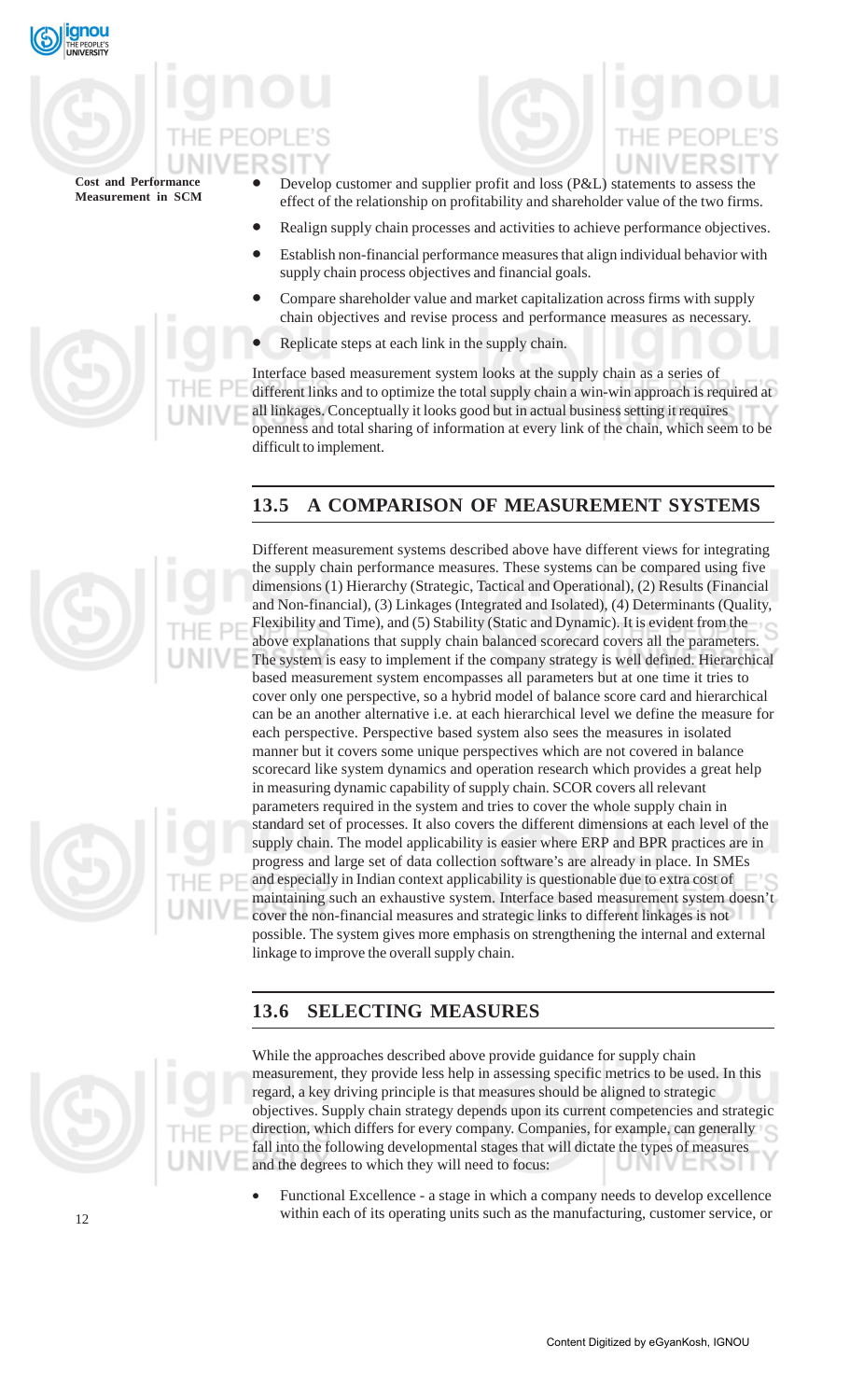



logistics departments. Metrics for a company in this stage will need to focus on individual functional departments.

- Enterprise-Wide Integration a stage in which a company needs to develop excellence in its cross-functional processes rather than within its individual functional departments. Metrics for a company in this stage will need to focus on cross-functional processes.
- Extended Enterprise Integration a stage in which a company needs to develop excellence in inter-enterprise processes. Metrics for a company in this stage will focus on external and cross-enterprise metrics.

Most companies have focused their performance measurement on achieving functional excellence. With the advent of Supply Chain Management (SCM) principles aimed at integrating their supply chains, many have objectives to increase their degree of enterprise-wide integration and extended enterprise integration. In order to achieve these types of objectives, their performance measurement systems will need to align to them.

## **13.7 METHODS FOR SETTING PERFORMANCE TARGETS**

An important issue in performance measurement is how a company can use measures to gauge its supply chain's performance. To do this effectively, a target for each measure needs to be established, providing the framework for determining the answer to three questions that arise when evaluating a performance metric:

- Has the metric improved from the last time it was reviewed?
- By how much?
- How close is the metric to where it should be?

In order to make this evaluation more meaningful the direction of improvement needs to be established. Also, performance targets need to be jointly, not individually, developed. To achieve objectives some metrics may need to increase and others may need to decrease. Each metric in the set has to be viewed in relation with the others to determine its proper target. Hence, while there a variety of ways in which performance targets can be set, they should always be jointly set in the context of strategic objectives. Generally, there are four methods that can be used to set performance targets (1) Historically based targets, (2) External benchmarks, (3) Internal benchmarks, (4) Theoretical targets.

## **13.8 TOTAL COST OF OWNERSHIP**

The concepts of total cost, life cycle costing, product life cycle costs, and total cost of ownership are all related constructs for procurement valuation, which suggest that supply managers adopt a long-term perspective, not a short-term, initial-price perspective, for the accurate valuation of buying situations. There are three ideas that support all of these procurement valuation constructs. First, cost must be examined from a long-term perspective and should include elements other than initial purchase price. Second, supply managers must consider the impact of other business functions on the valuation of a specific purchase. Third, to value a purchase situation accurately, a supply manager must understand, and measure, the cost impact of all the activities associated with the purchase. (Ferrin and Plank 2002)

## **Performance Management and Evaluation of SCM**

## JNIVERSI

## NIVERSI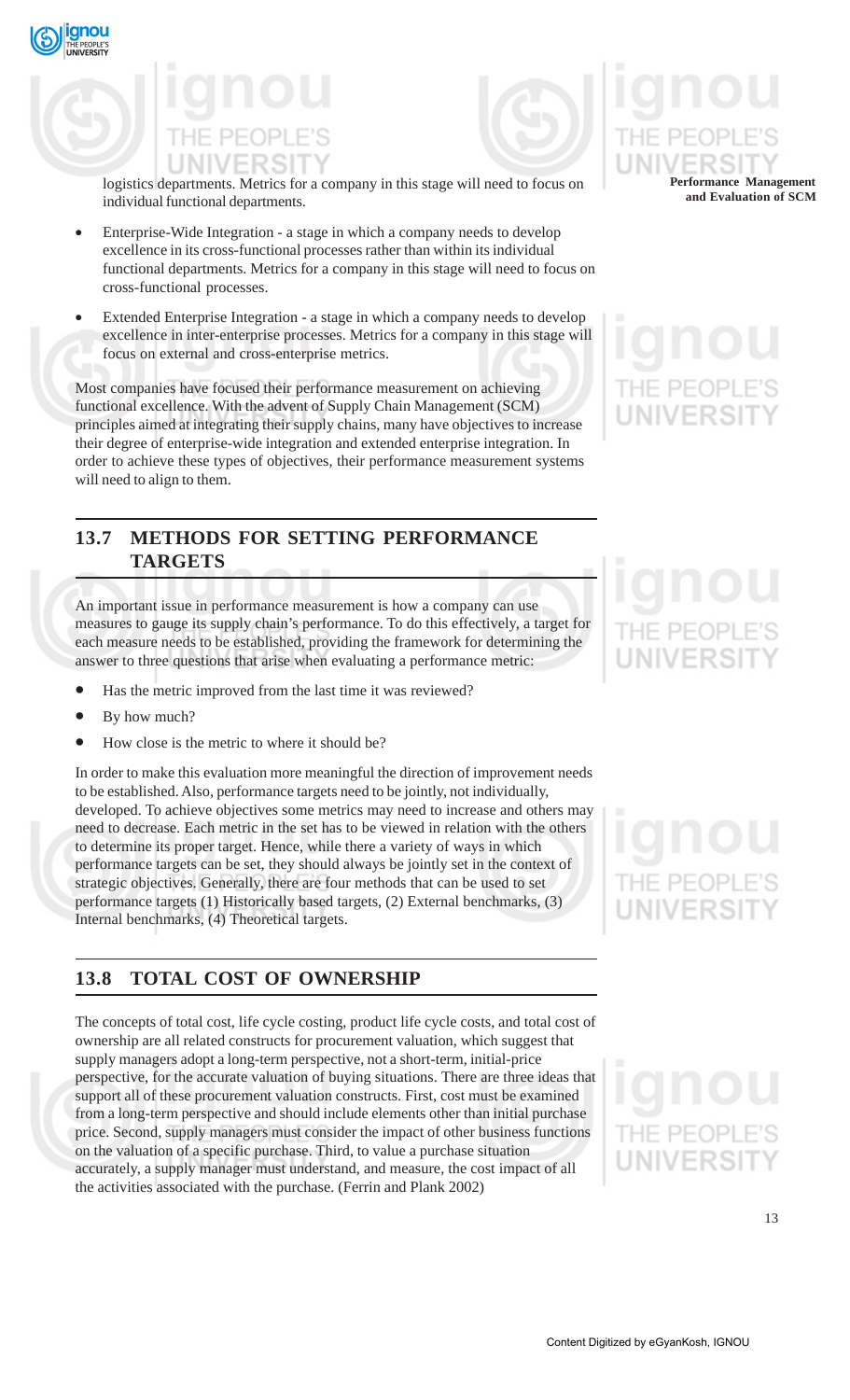

Total cost of ownership (TCO) was originally developed in the late 1980s by the research firm Gartner to determine the cost of owning and deploying personal computers. Their initial findings, that PCs cost an enterprise nearly \$10,000 per year, raised a serious concern in the technology community and among CFOs. Their methodology was carefully examined and has now been accepted as a standard method of evaluating costs. In simpler words, TCO consists of the costs (direct as well as indirect), incurred throughout the life cycle of an asset, including acquisition, deployment, operation, support and retirement.

### **TCO in Supply Chain**

Cavinato (1991, 1992) used the total cost concept to examine cost structures across the supply chain. Ferrin and Plank (2002) examined cost indicators and suggested 13 cost driver categories (shown in bold words in figure 13.8). Comparing supply chain entities based on these cost indicators can provide a basis for assigning specific supply chain processes and the firms can reduce their total supply chain costs by assigning specific supply chain processes to those firms in the supply chain whose cost structures are well suited to support the assigned processes.

## **13.9 SUMMARY**

In this unit, the performance measurement and evaluation of SCM has been discussed with special focus on various common SC measurement systems used in practice. The discussion brings out the need for SC performance measurement and shows that managers need to understand the SCM properly in order to choose and adapt a particular measurement system and the performance metrics. A short comparison of various methods is also given along with a guideline to select measures and set performance targets. Finally the concept of TCO as applied to SC is discussed.



**Table 13.4: Categorization of identified TCO cost drivers (Ferrin and Plank 2002)**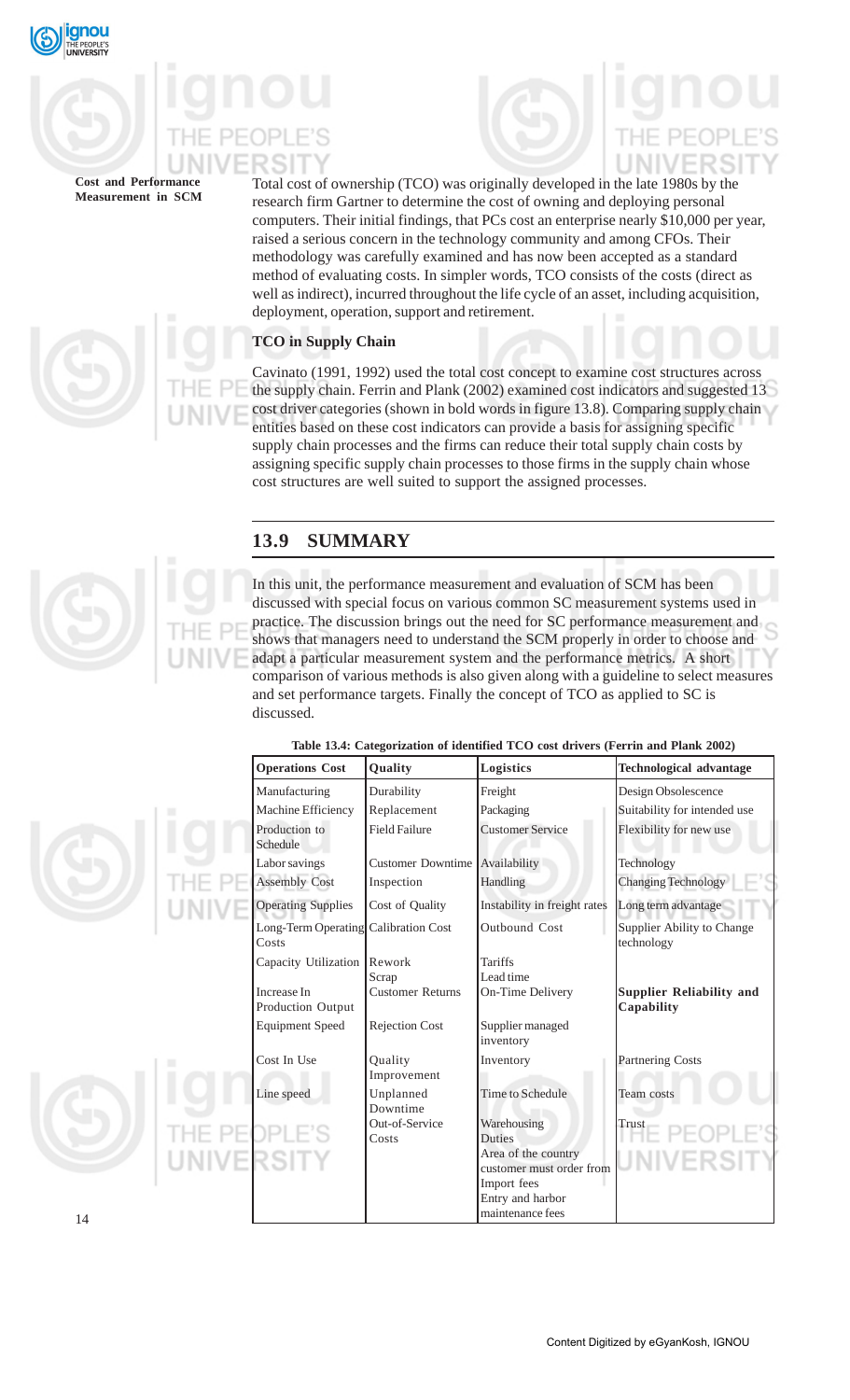

| <b>Maintenance</b>               | <b>Inventory cost</b>                                        | Life cycle                                                | <b>Initial price</b>           | <b>Performance Management</b>    |
|----------------------------------|--------------------------------------------------------------|-----------------------------------------------------------|--------------------------------|----------------------------------|
| Supplies                         | Safety stock                                                 | Long term usage                                           | Unit cost                      | and Evaluation of SCM            |
| Training                         | Design/procurement<br>for inventory<br>reduction             | Projected life cycle                                      | Initial purchase price         |                                  |
| Downtime                         | Storage                                                      | Life of product                                           | Long term price stability      |                                  |
| Costs                            | Perishability                                                | Life cycle stability                                      | Initial capital expenditure    |                                  |
| Labor                            | Turnover                                                     | Cost savings over life<br>of product                      | <b>Customer</b> related        | 0 N O                            |
| Parts                            | <b>Transaction cost</b>                                      | Useful life                                               | User satisfaction              |                                  |
| Spare parts                      | Administration of                                            | Redesign cost                                             | Customer perceptions           | THE PEOPLE'S                     |
|                                  | post purchase<br>agreements                                  |                                                           |                                | UNIVERSIT                        |
| Long term<br>maintenance costs   | Ease of transaction                                          | Life cycle obsolescence<br>cost                           | <b>Customer</b> specifications |                                  |
| Repair frequency                 | Supplier conversion<br>cost                                  |                                                           | Opportunity cost               |                                  |
| Reliability                      | Small orders                                                 |                                                           | Cost of money                  |                                  |
| Preventive<br>maintenance        | Procurement                                                  |                                                           | Overhead                       |                                  |
| schedule                         | Transactional activity                                       |                                                           |                                | gnou                             |
| <b>Miscellaneous</b>             | Long term savings                                            |                                                           |                                |                                  |
| <b>Taxes</b>                     | Salary, benefits                                             | Installation                                              | Total installed price          | THE PEOPLE'S                     |
| Value chain                      | Indirect labor                                               | Ease of operation                                         | Lease rate factors             | UNIVERSIT                        |
|                                  | Product use                                                  | Noise level                                               | Flexibility of the supplier    |                                  |
| Warranty                         |                                                              |                                                           |                                |                                  |
| Product design                   | Depreciation                                                 | Technical support                                         | Tooling and fixtures           |                                  |
| Availability<br>from supplier    | Lease or buy                                                 | Validation/registration<br>cost                           | Environmental issues           |                                  |
| Disposal costs                   | Supplier cost<br>drivers (from<br>requisition to<br>receipt) | Overall competition                                       |                                |                                  |
| Liability and<br>indemnification | Safety                                                       | Service cost                                              |                                | anou                             |
| Obsolescence cost                | Support costs<br>Utility costs                               | Disposal value<br>Currency exchange rates<br>Direct labor |                                | <b>IE PEOPLE'S</b><br>UNIVERSITY |
|                                  |                                                              |                                                           |                                |                                  |

## **13.10 SELF-ASSESSMENT QUESTIONS**

- 1) Why is Supply Chain Performance required to be measured?
- 2) "Today's management can't afford to focus only on company's performance in a vacuum; there is an emerging requirement to focus on the performance of the extended supply chain or network in which company is a partner". Comment!
- 3) What is the need for Supply Chain Performance Measures? What are the factors that contribute to management's need for new types of measures for managing the supply chain?
- 4) Discuss in detail about the supply chain performance measurement system. Highlight the similarities/ dissimilarities in any two of these measures.

# UNIV

ΕS  $\sim$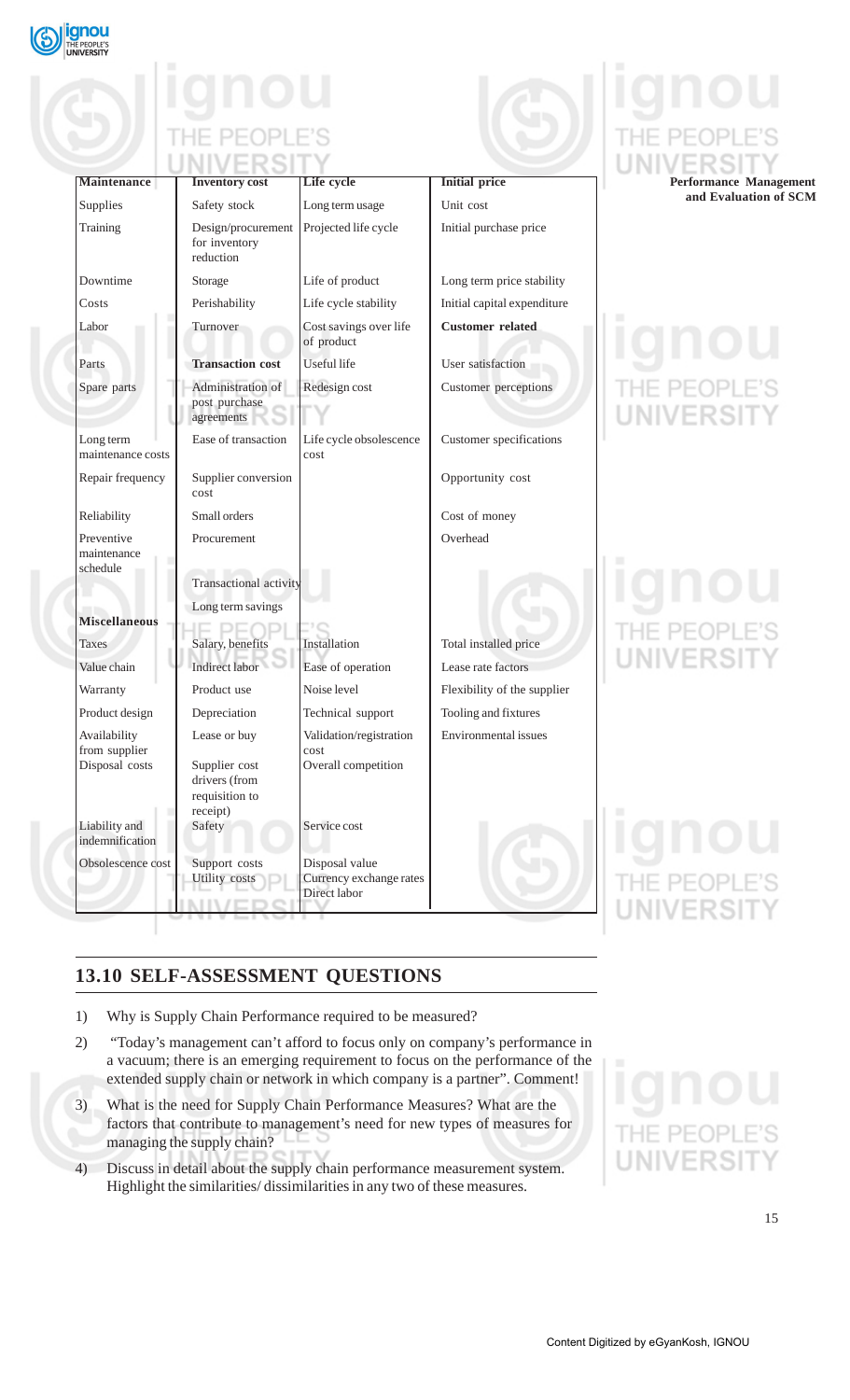



What is the essence of the Balance Scorecard method of Performance Measurement?

6) Compare different measurement systems described in the unit by using five dimensions discussed in Section 13.5.

## **13.11 REFERENCES AND SUGGESTED FURTHER READINGS**

1) Andreas Otto and Herbert Kotzab (2002), "Does supply chain management really pay? Six perspectives to measure the performance of managing a supply chain", *European Journal of Operational Research*, Volume 144, Issue 2, Pages 306-320. 5 J

- 2) Beamon, B.M. (1996), "Performance measures in supply chain management ", *Proceeding of the 1996 conference on agile and intelligent manufacturing systems*, Rensselaer Polytechnic Institute, Troy, New York, NY, 2-3 October.
- 3) Beamon, B.M. (1998), "Supply Chain Design and Analysis: Models and Methods", *International Journal of Production Economics*, 55, pp.281-294.
- 4) Brewer P. C. and Speh T. W. (2001), "Adapting the Balanced Scorecard to Supply Chain Management," *Supply Chain Management Review*.

5) Brewer, P. C. and Speh T.W. (2002), "Using the Balanced Scorecard to Measure Supply Chain Performance", *Journal of Business Logistics*, Vol.21, No.1, No. 1, PP. 75-93.

- 6) Cavinato, J.(1991), "Identifying interfirm total cost advantages for supply chain competitiveness", *International Journal of Purchasing and Materials Management*, 27 (4), pp. 10-15.
- 7) Cavinato J. (1992), "A total cost/value model for supply chain competitiveness" *Journal of Business Logistics*, Vol. 13, No. 2, pp. 285–301.
- 8) Christopher, M. (1992), "*Logistics and Supply Chain Management*", Pitman Publishing, London.
- 9) Christopher M (1999), "*Logistics & supply chain management strategies for reducing cost and improving performance*", 2nd edition , Pitman Publishing, London.
- 10) Ferrin, Bruce G. and Plank, Richard E. (2002), "Total Cost of Ownership Models: An Exploratory Study", *The Journal of Supply Chain Management: A Global Review of Purchasing and Supply*, Volume 38, Number 3, pp. 18-29.
	- 11) Forrester Jay W. (1958), "Industrial dynamics a major breakthrough for decision makers", *Harvard Business Review*, July-August, pp 37-66.
	- 12) Gunasekaran A. (2001), "Performance measurement and metrics in a supply chain environment", *International journal of operations and production management*, Vol 21,No 1/2, pp71-87.
- 13) Kaplan, R.S. and Norton, P.D. (1992), "The balanced scoreboard-measures that drives performance'', *Harvard Business Review*, January-February, pp. 71-9.

14) Ljungberg A., (1994), "*Measurement of Service and Quality in the Order Process thesis for the degree Licentiate in Engineering*", Department of Engineering logistics, Lund University, p. 56.